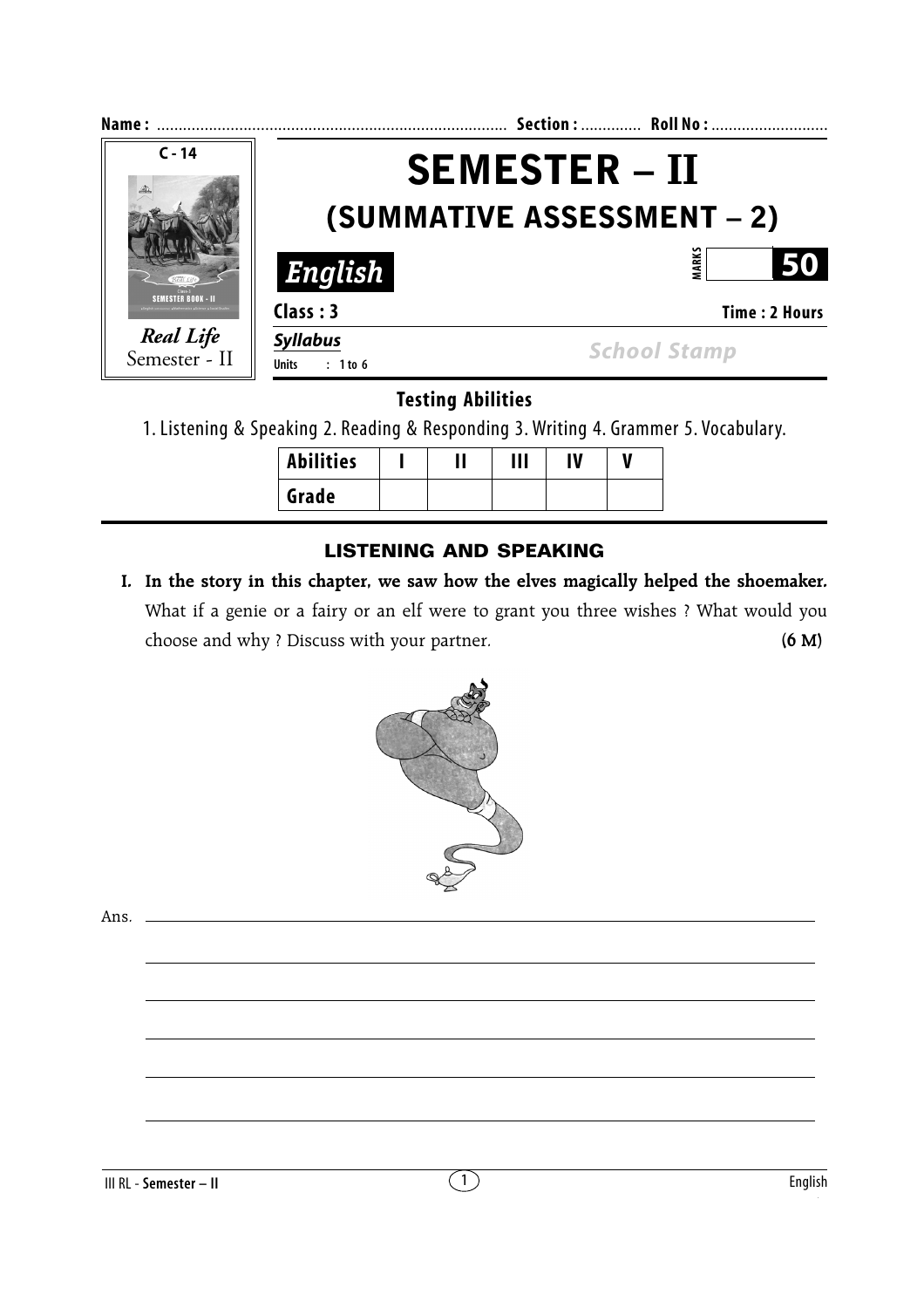**2. Talk about our climate. How many seasons do you experience ? What happens in those seasons? How does your dressing change according to the season ? Do your eating habits also change or do you eat anything specific in a specific season ? Discuss in class. (4 M)**



**Ans.**

| <b>READING &amp; RESPONDING</b>                                                                  |                      |
|--------------------------------------------------------------------------------------------------|----------------------|
| I. Answer the following questions.                                                               | $(5 \times 1 = 5$ M) |
| 1) Why did they decide to make clothes and shoes for the elves ?                                 |                      |
| Ans.                                                                                             |                      |
| 2) Which land is the poet talking about ?                                                        |                      |
| Ans. $\overline{\phantom{a}}$                                                                    |                      |
| 3) Which remarkable event took place in his life in 1947 ?                                       |                      |
|                                                                                                  |                      |
| 4) Explain the meaning of 'trespassers will be prosecuted'.                                      |                      |
|                                                                                                  |                      |
| 5) Why was it still winter in one corner of the garden?                                          |                      |
| Ans. $\overline{\phantom{a}}$                                                                    |                      |
| II. Read the paragraph given below again, and answer the questions. $(5 \times 1 = 5 \text{ M})$ |                      |
| The second, feeling of the tusk,                                                                 |                      |
| Cried. "-HO! What have we here                                                                   |                      |
| So very round and smooth and sharp?                                                              |                      |
| To me' tis mighty clear                                                                          |                      |
| This wonder of an elephant                                                                       |                      |
| Is very like a spear!"                                                                           |                      |
|                                                                                                  |                      |
| 1) Name the poem and the poet of the above stanza?                                               |                      |

III RL - **Semester – II**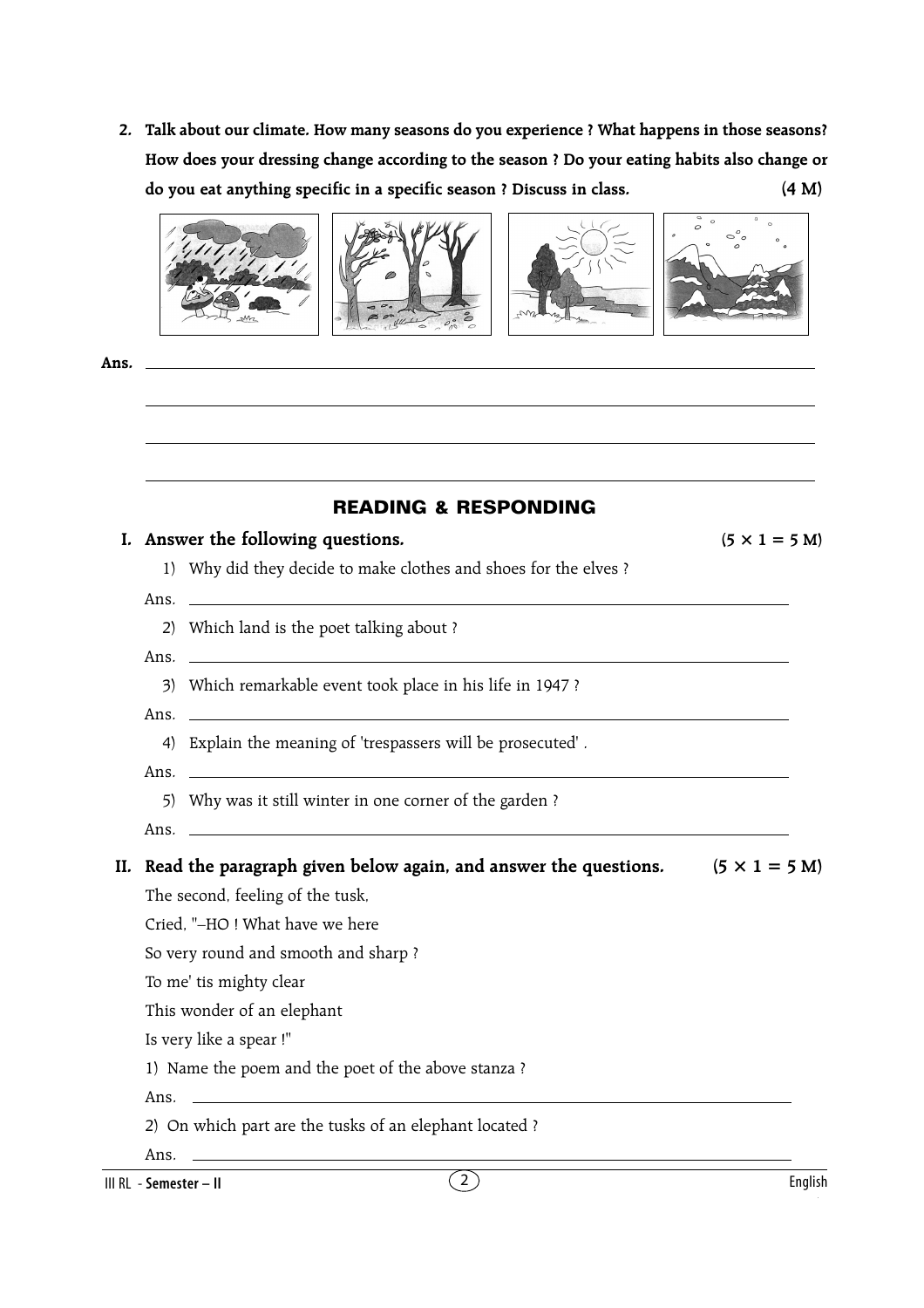- 3) How are the tusks useful to the animal ?
- 4) What do the second man compare the tusk to ?
- 5) Name five items made of an elephant's tusk.

## **WRITING**

 **I. 1. Imagine you are the class monitor for the day. Write down 10 lines on how you would like your classmates to behave and the things you would do to maintain discipline.**



**(5 M)**

**Ans.**

**II. Children's Day is all about having fun. Write down 10 lines on what you did last year on Children's Day. What made the day special ? (5 M)**



**Ans.**

III RL - **Semester – II** 3 English